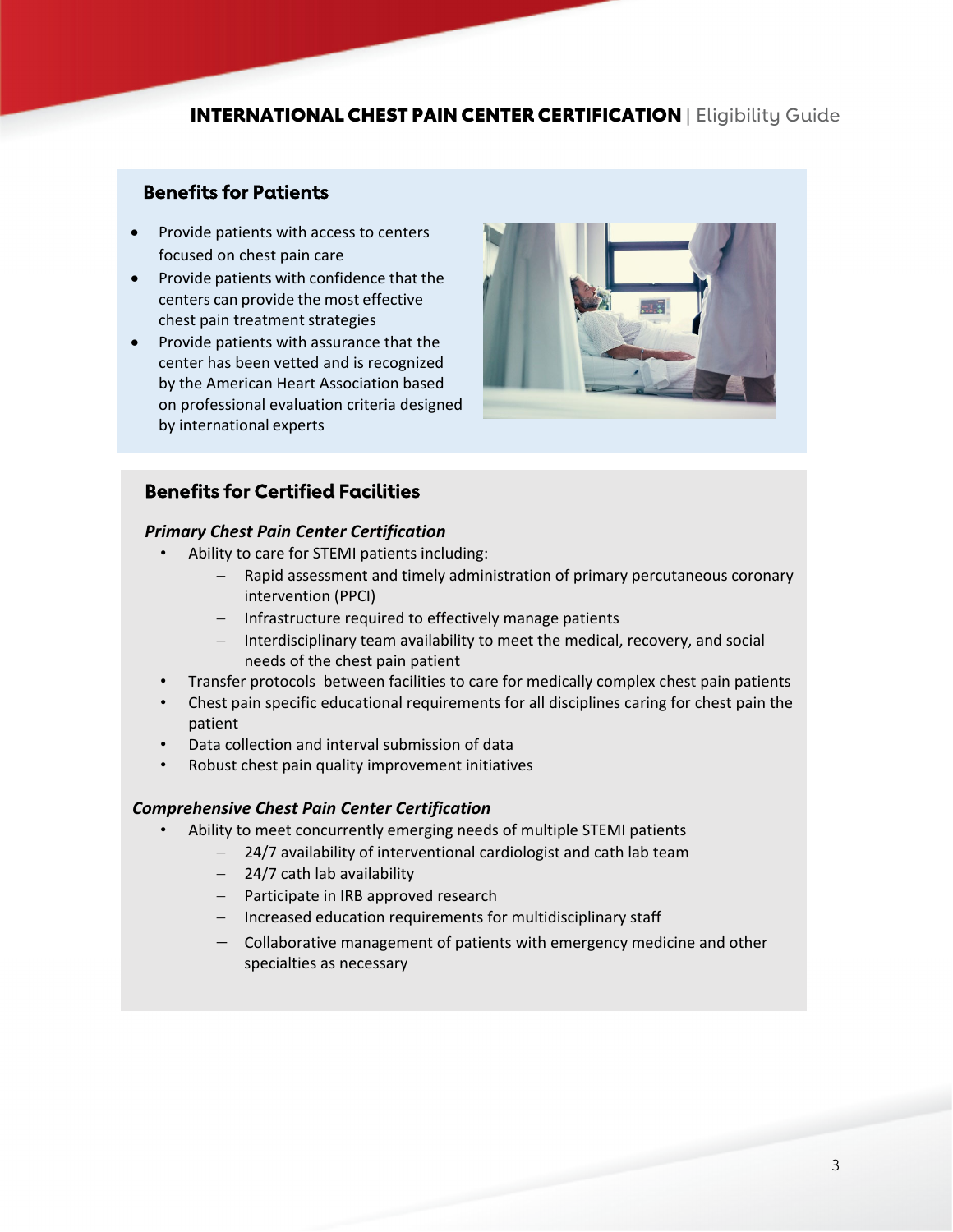### **Data Burden Reduction**

 Certification measures are part of AHA's Get With The Guidelines – Coronary Artery Disease registry or a national or international acute coronary syndrome/ST‐segment elevation myocardial infarction (ACS/STEMI) registry to decrease your data burden and free up your resources to make your certification easier to achieve.



# **Certification Standards**

Contact [middle.east@heart.org](mailto:middle.east@heart.org) or complete the information form on our [website](https://www.heart.org/en/professional/quality-improvement/international) to request a copy of the detailed International Chest Pain Center Certification Program Manual.

# **Certification Term**

 Chest Pain Centers are each certified for a term of **three years with an annual review process.**

#### **Fees**

  The annual fee for **Chest Pain Center Certification** is\$15,000 USD, which includes full participation in the Get With The Guidelines ‐ Coronary Artery Disease quality improvement registry.

 Invoices are sent to the applicant once the Participation Agreement is fully executed. Facilities have one year from payment date to complete the certification process. All payments are non‐refundable.

# **Chest Pain Center Certification Eligibility Criteria**

 To be eligible for Chest Pain Center Certification, the applying hospital must participate in the Get With The Guidelines®- Coronary Artery Disease (GWTG-CAD) quality improvement registry or a national or international acute coronary syndrome/ST‐segment elevation myocardial infarction (ACS/STEMI) registry.

Evidence of participation may be one of the following:

- Active GWTG-CAD Agreement, or
- Example data report from another ACS/STEMI registry

| <b>REQUIREMENT</b>                                                                                 | <b>COMPREHENSIVE</b><br><b>CHEST PAIN</b><br><b>CENTER</b> | <b>PRIMARY CHEST</b><br><b>PAIN CENTER</b> |
|----------------------------------------------------------------------------------------------------|------------------------------------------------------------|--------------------------------------------|
| <b>Protocols</b> for triage, diagnosis, and treatment of STEMI patients                            |                                                            |                                            |
| On Call Cardiac Cath Lab Coverage 24/7 regardless of emergency<br>department (ED) diversion status |                                                            |                                            |
| Cardiac Cath Lab and Cardiologist Arrival within 30 minutes of STEMI<br>activation                 |                                                            |                                            |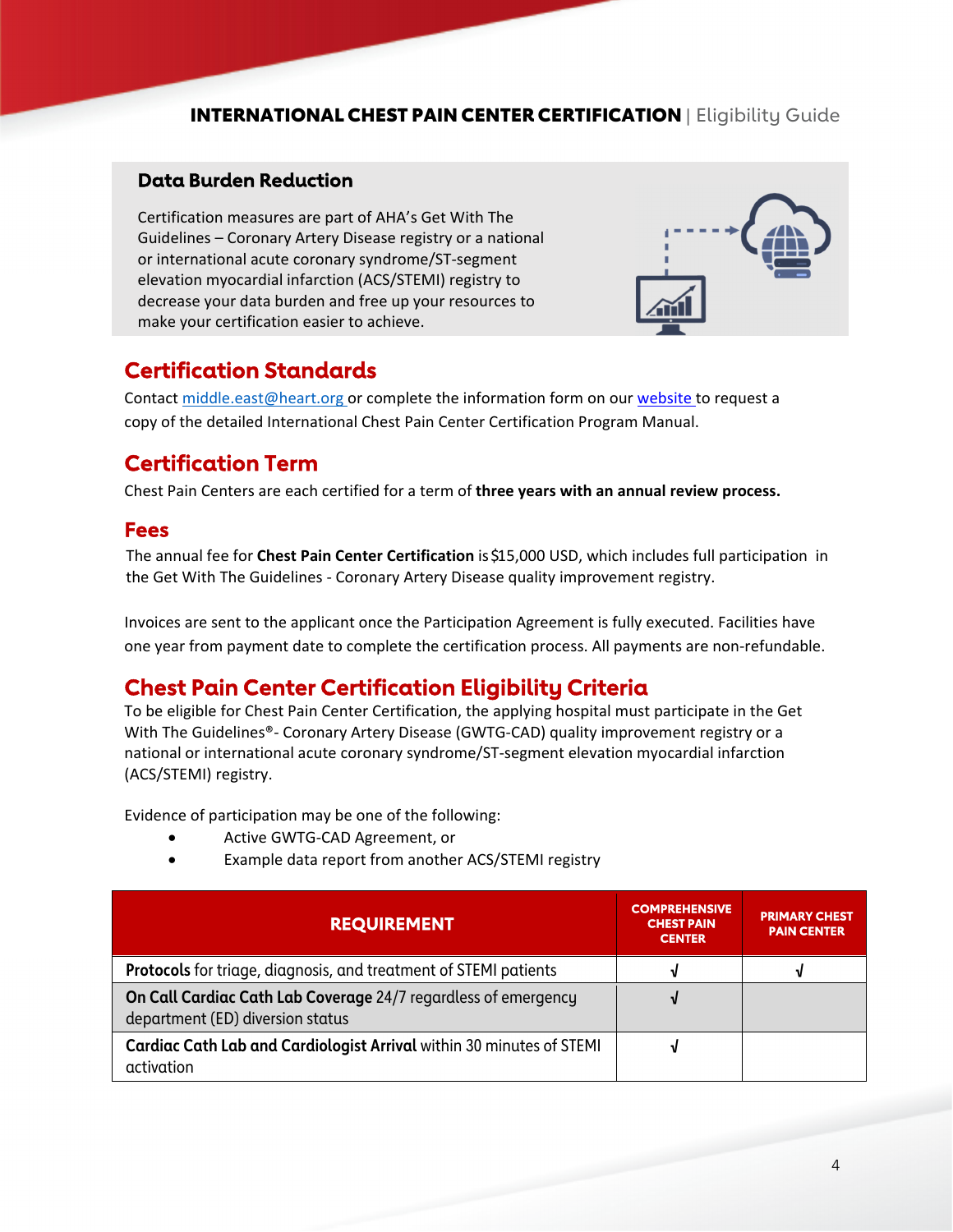| <b>REQUIREMENT</b>                                                                                                                         | COMPREHENSIVE<br>CENTER | PAIN CENTER |
|--------------------------------------------------------------------------------------------------------------------------------------------|-------------------------|-------------|
| Universal Acceptance of STEMI Patients with triage plan for multiple<br>simultaneous patients                                              |                         |             |
| <b>Interventional Cardiologists meet American College of</b><br>Cardiology/American Heart Association (ACC/AHA) Criteria for<br>competency | ٦I                      |             |
| Facility meets ACC/AHA Guidelines for PCI/Primary PCI Institutional<br><b>Volume Requirements</b>                                          | J                       |             |
| Designated Chest Pain Coordinator and a recognized medical<br>director/physician champion                                                  | J                       |             |
| <b>Quality Improvement Program</b> should be in place                                                                                      | J                       |             |
| Designated Multidisciplinary Team in place to track and improve<br>STEMI patient care throughout hospitalization                           |                         |             |
| <b>Standardized Reperfusion Strategy designating Primary PCI as the</b><br>standard reperfusion strategy                                   |                         |             |
| <b>Protocol/Process for Facilitating Rapid Transfer to the most</b><br>appropriate Comprehensive Chest Pain Center                         |                         |             |
| Fibrinolytic Therapy Reperfusion Pathway for lytic eligible patients<br>when the system cannot achieve transfer for PCI reperfusion times  |                         |             |

# **Certification Process**

- 1. **Eligibility Information and Requirements:** Review the eligibility information contained in this document.
- 2. **Request Readiness Assessment :** On the AHA webpage at [http://www.heart.org/internationalQI](https://www.heart.org/en/professional/quality-improvement/international) complete and submit the requested information. Upon receipt of the request, an AHA representative will provide an electronic copy of the readiness assessment for the certification program, which includes the standards, measurement criteria, application, and the participation agreement.
- 3. **Application:** The organization completes and submits the application located at the end of this  document and submits via email to [InternationalQI@heart.org](mailto:InternationalQI@heart.org). *Applications will expire one year from the date received.*
- 4. **Participation Agreement:** The facility reviews, signs, and submits the agreement
- 5. **Fees:** Once payment is received you will be contacted by an AHA Representative to initiate the certification review process. Facilities will utilize the Quality and Certification Tool (QCT) to submit all supporting documentation for review. Individualized training will be provided for the primary contact identified by the facility.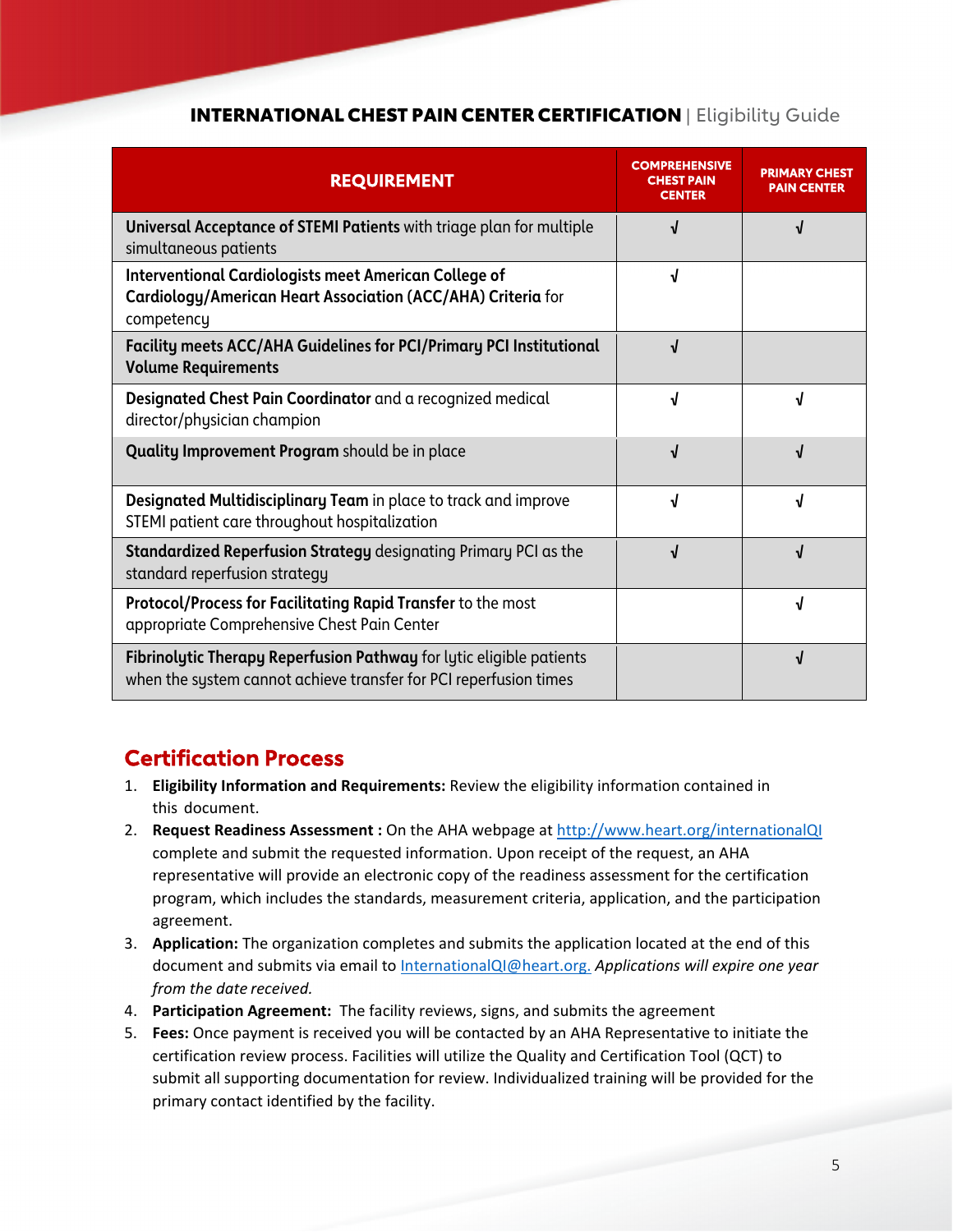QCT – Quality Certification Tool is a portal used for maintaining compliance with the program requirements, document submission and storage, quality measure data entry, and as a general resource for your chosen certification or quality improvement program or initiative. The portal is also used to execute the Agreement, submit Certification Program payment, upload required documentation, and issue the Certification Program certificate.

 6. **Certification Readiness Review:** AHA staff will work closely with the hospital to prepare for certification review. AHA staff helps you meet your chest pain program goals through ongoing collaboration with multidisciplinary team to improve patient care and outcomes. This includes

 but is not limited to site preparation to help your hospital prepare for certification review.

- 7. **Desk Review:** An AHA Reviewer evaluates the facilities' application and supporting documentation for adherence to the Requirements. If there are any questions, the AHA Reviewer schedules calls with the facility to resolve documentation questions.
- 8. **Virtual Review:** The virtual review will culminate with a virtual presentation of your hospital's chest pain program with AHA. This is an opportunity for the Reviewers to have a complete understanding of your program and learn about how you serve your chest pain community. The Reviewers will provide you with a suggested outline of information that should be presented.
- 9. **Committee Review:** The Reviewers make the recommendation for certification and submits a detailed report to the review committee for consensus agreement.
- 10. **Annual Review:** The annual review will be for maintenance of certification to provide updates on progress from recommended opportunities for improvement from previous review along with ongoing reporting and assessment of standardized quality measures.